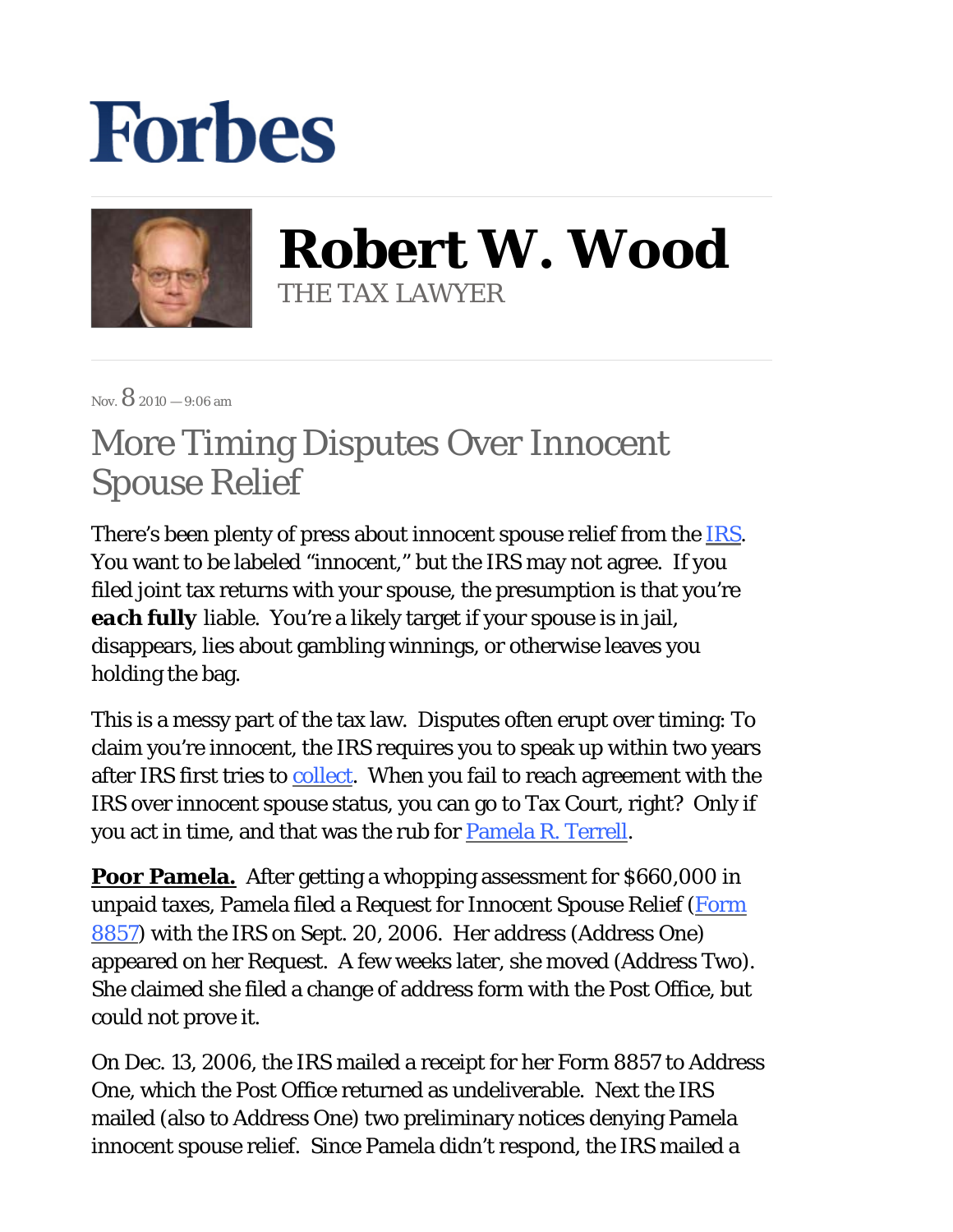Notice of Final Determination on Apr. 6, 2007 (to Address One), giving Pamela 90 days to file in Tax Court. It too was returned to the IRS as undeliverable.

On Apr. 11, 2007, Pamela filed her 2006 tax return, now using Address Two. Seeing the glitch, the IRS re-mailed the Determination to Address Two on May 14, 2007. Although mailed five weeks late, this one still listed Apr. 6, 2007 as the date of Determination. Pamela received it in mid-May and petitioned the Tax Court on July 13, 2007.

**Too Late.**The Tax Court dismissed her case saying it was too late! Pamela had to file by July 5, 2007, it said, and she didn't file until July 13th. Pamela appealed and the Fifth Circuit said she was right. The IRS usually considers the address on your most recently filed tax return as your last known address. But that doesn't relieve the IRS from using reasonable diligence.

The IRS was on *notice* about Pamela's address problem but wasn't diligent, said the Appeals Court. The IRS could have done a computer search, contacted Pamela's employer, searched her social security number, or taken other steps. Because the IRS failed to send the original Determination to Pamela's last known address and it was returned as undeliverable, it was null and void!

That meant Pamela's 90 days started only *after* the IRS re-sent the Determination to her correct address on May 14, 2007. Pamela filed her petition within 90 days of *that* date, so the Tax Court should have heard her case.

**Address Your Address!** You might be surprised how often these glitches occur. That's true throughout the tax law, not just with innocent spouse claims. Tax mailings are important, and the best dispute is one you can avoid. Here's how the IRS likes to be notified when you move: Revenue Procedure 2010-16.

**Timing Caution:** If you find yourself in timing trouble, there's a split in the federal courts. Courts in the First, Second, Third, Sixth, Ninth, and Eleventh Circuits say that even if the IRS fails to mail a notice to the taxpayer's "last known address," it's still valid if the taxpayer *actually*